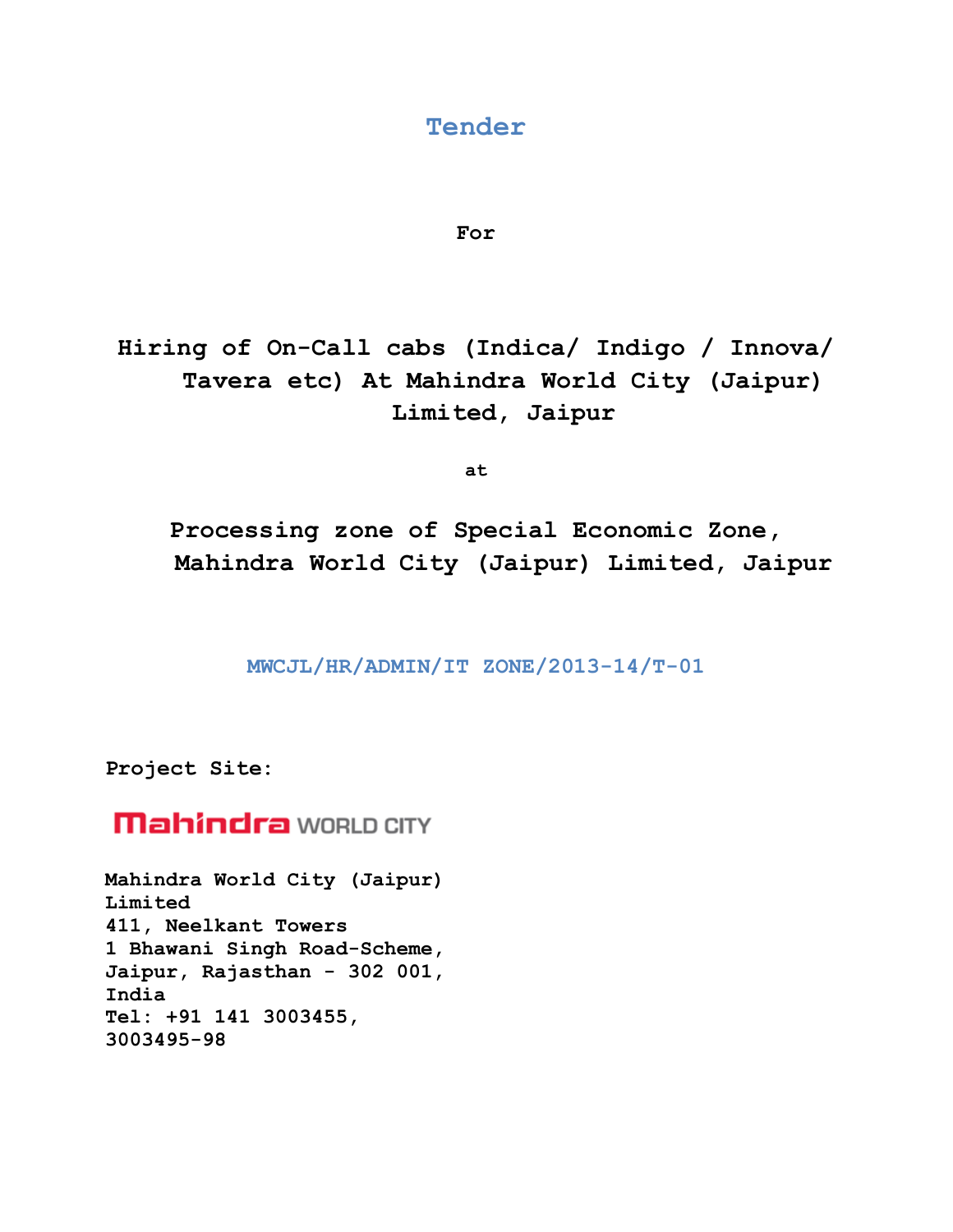### **Tender Document**

## **For Hiring of On-Call cabs (Indica/ Indigo / Innova/ Tavera etc) At Mahindra World City (Jaipur) Limited, Jaipur**

### **MWCJL/HR/ADMIN/IT ZONE/2013-14/T-01**

Contract Period **:** 11 months

Issue of tender **:** 22nd April 2013 documents

date of receipt of : 26<sup>th</sup> April 2013 tender documents

Date of opening of price bid: 29<sup>th</sup> April 2013

### **Eligibility Condition**

- **We will be pleased to hire your company subject to your agreement to the following terms & conditions:** 
	- **1.You will ensure that your vehicle is maintained in excellent condition (including proper maintenance, internal / external cleaning & servicing, proper odometer), roadworthiness, insurance, road tax and any other such formalities required to provide such services. You shall also keep the vehicle equipped with essential spare parts all the times.**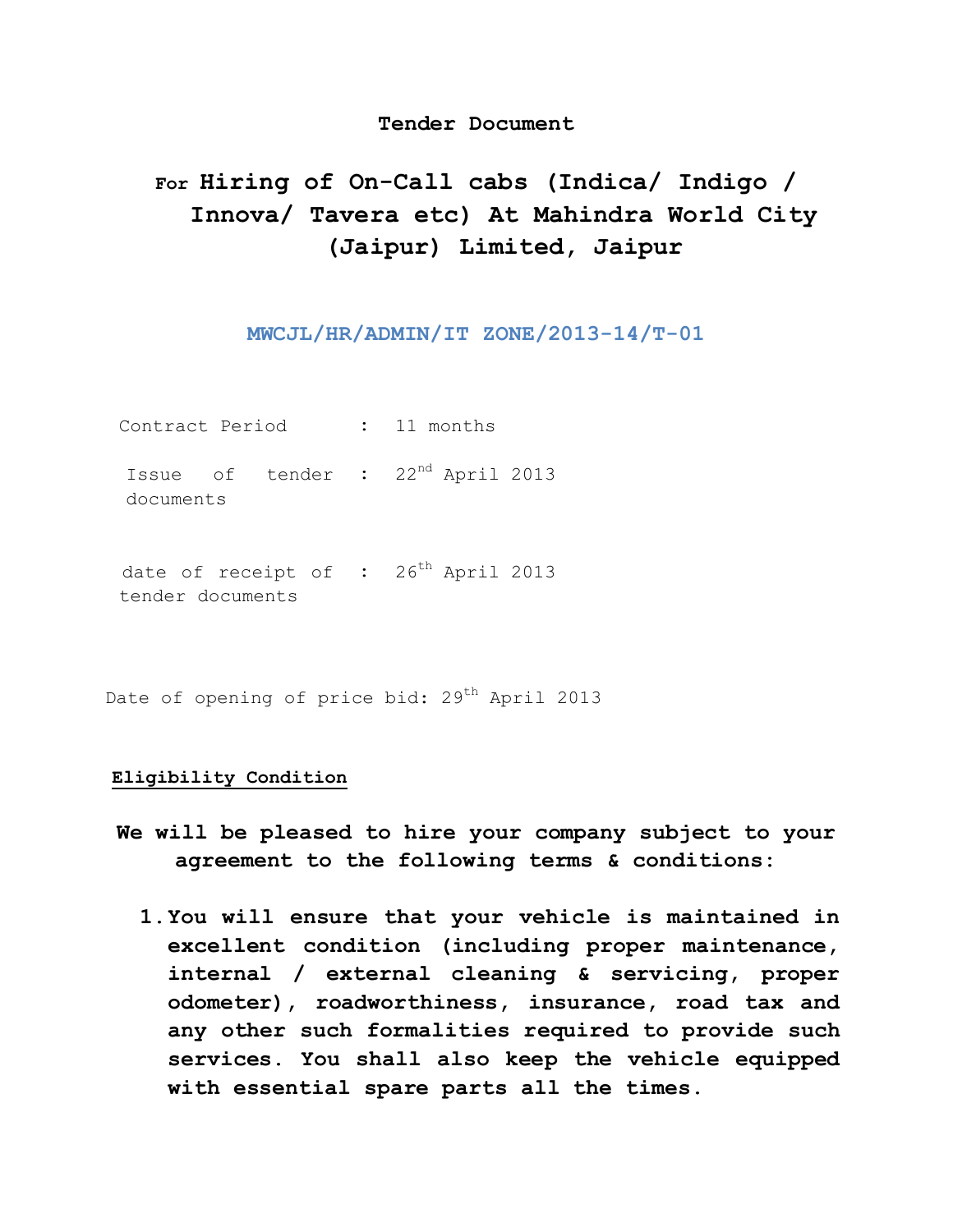- **2.Your own drivers (with valid license) will drive your vehicles presentable, reliable and punctual. All the drivers of above said vehicle must wear proper uniform including shoes and mobile on duty.**
- **3.No driver of your company shall drink alcohol or smoke or take any intoxicating product while on duty for the Company.**
- **4.In the event of any accident to the vehicle provided by you, you shall be solely responsible for same including your driver at any point of time. The company shall have no obligation whatsoever in that respect in many manner at any point of time. It is also agreed that if your vehicle / Driver served challans / fines by the police Department or by any other regulatory authority, the total liability of the same shall be borne by you only and the Company shall be under no obligation / liability in this respect.**
- **5.You shall ensure that the vehicle will have a sufficient fuel available in its tank before start of duty and requisite spares and accessories to enable on the road maintenance, as may be required. You shall also ensure that your driver is in a position to attend a minor repair on the way if it may become necessary. Besides, you shall ensure the availability of Fire Extinguisher and a First-Aid Box equipped with all the necessary medicines all the times without any default.**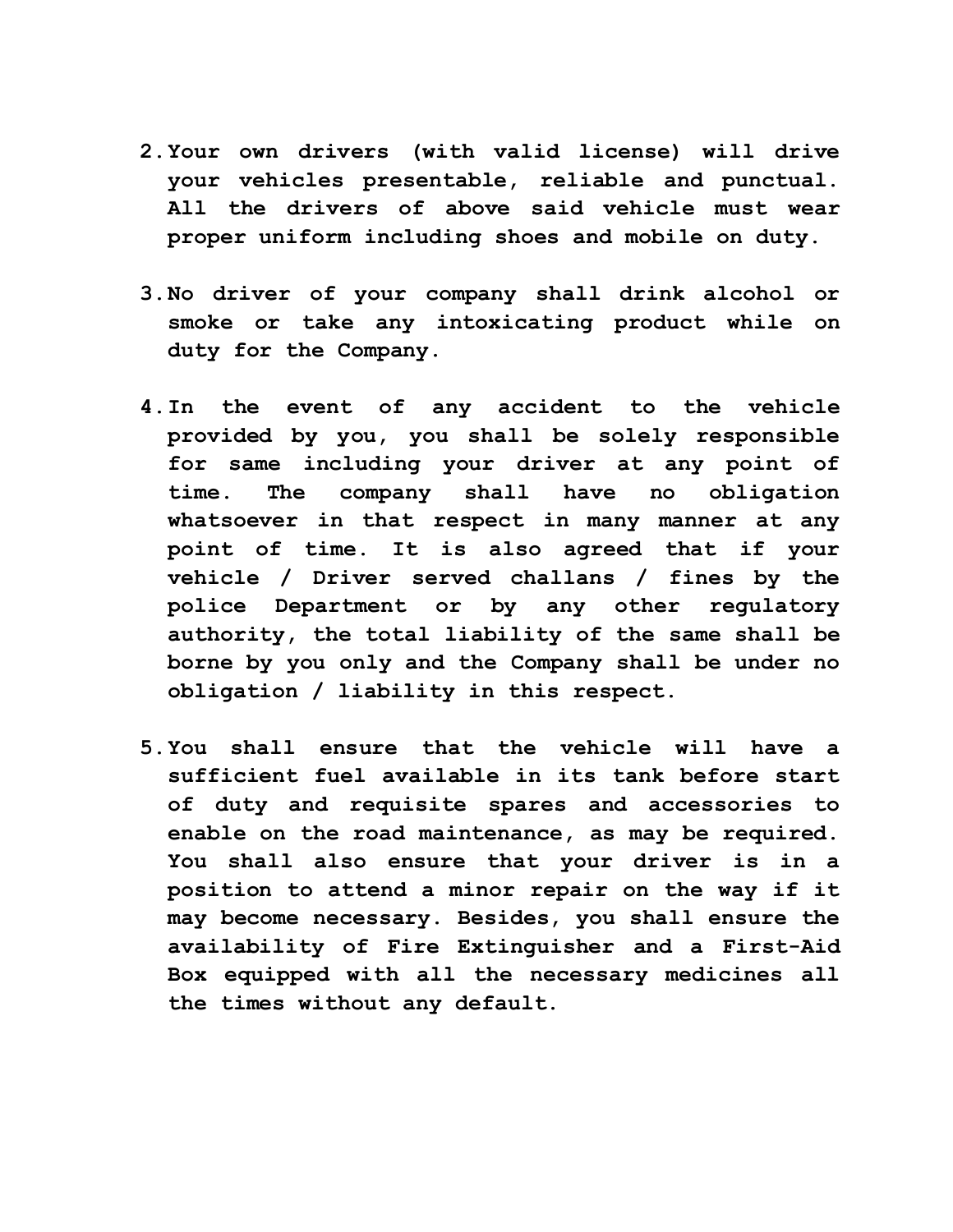- **6.Your shall keep the record (log book) duly verified by each trip by company's authorized person with respect to running of the Vehicle in Kilometer and the number of days & hours performed by you / your Driver. You or Your Driver shall also require getting the logbook verified by the administration Officer in the HR Department daily. You shall submit the bill to HR Department for verification and payment in advance and no advance shall be paid for providing these services to the company.**
- **7.You shall at your own cost ensure for the compliance of all the provisions of the law including various labour laws such as PF, ESIC, Minimum wages etc. relating to the staff engaged by you and the company shall never be liable or responsible for securing such compliance. You shall also undertake a comprehensive insurance coverage including third party insurance to cover all risks, payment of road tax and other levies at your own cost on time and keep the company indemnified from any liability, loss or damage that may occur as a result of your undertaking of the job during the period of this contract.**
- **8.You shall further liable to pay any statutory payment as applicable from time to time during the tenure of this agreement.**
- **9.Your vehicle shall be utilized by the company as per the schedule given to your Driver from time to time and the same may change only with the consent of the company only.**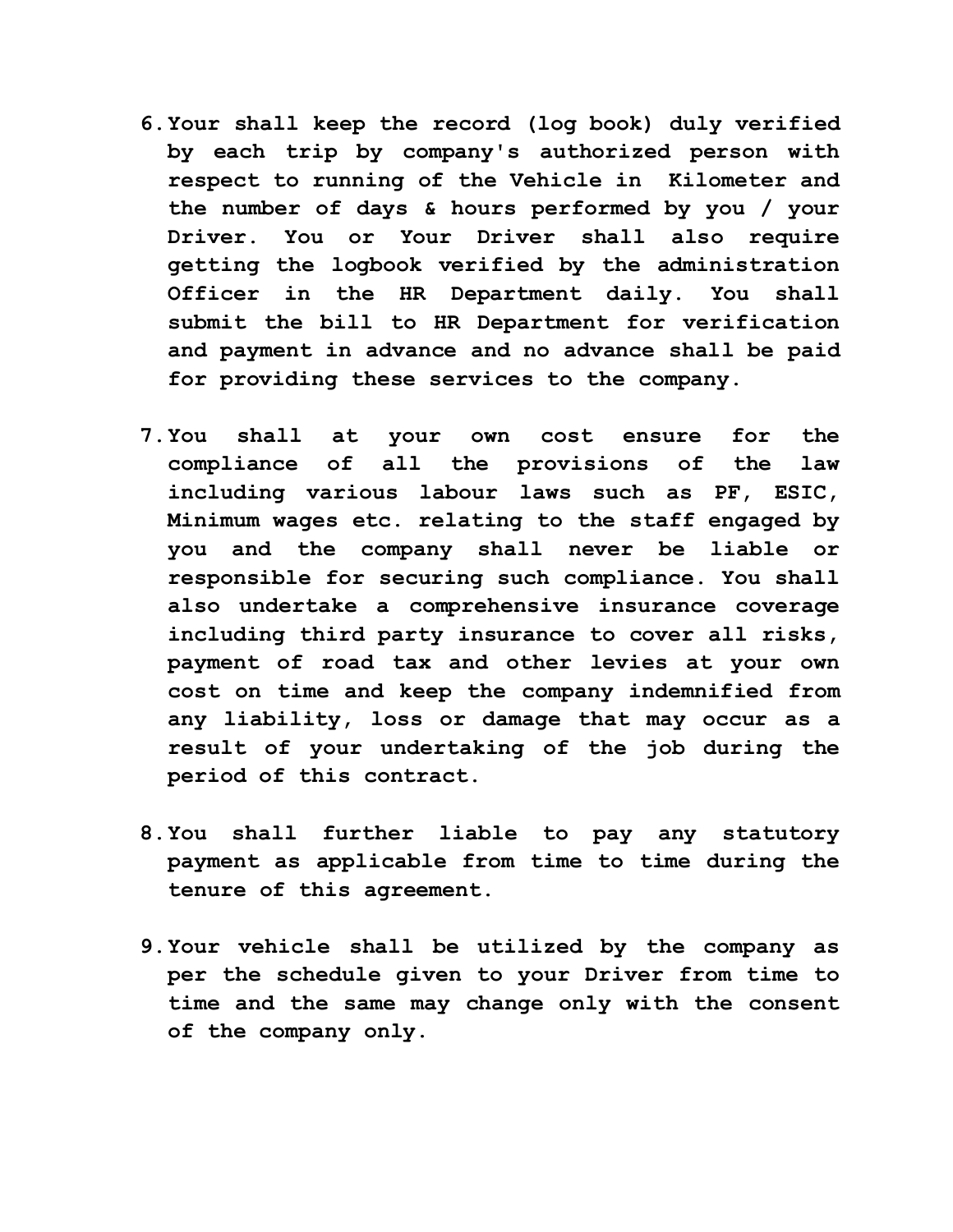- **10. Without prior intimation to the Company, You shall not engage into any activity which is in competition with the Business of our Company and shall not in any manner concerned or interested, directly or indirectly, in any manner with the Business of the Company. You shall also maintain complete confidentiality of the nature & extent of Business with us.**
- **11. The Jaipur Courts will have exclusive jurisdiction for any issue or dispute arising out of or in connection with this agreement.**
- **12. As agreed, you or your representative shall always be available to attend any problem arising out of the service contracts.**
- **13. In case you fail to provide vehicle as per our requirements or do not provide alternative arrangement then an amount of Rs.1000/- will be deducted for each day of non availability of vehicle on time.**
- **14. Any kind of breach or misbehavior or misconduct on the part of your driver or staff during duty hours will be amounted to termination of this contract by the company at its sole discretion without any intimation or notice to you.**
- **15. In case of any change in time schedule or route, the same shall be informed by the company in advance.**
- **16. This contract will be initially valid for a period starting from 01.05.2013 to 31.03.2014 which**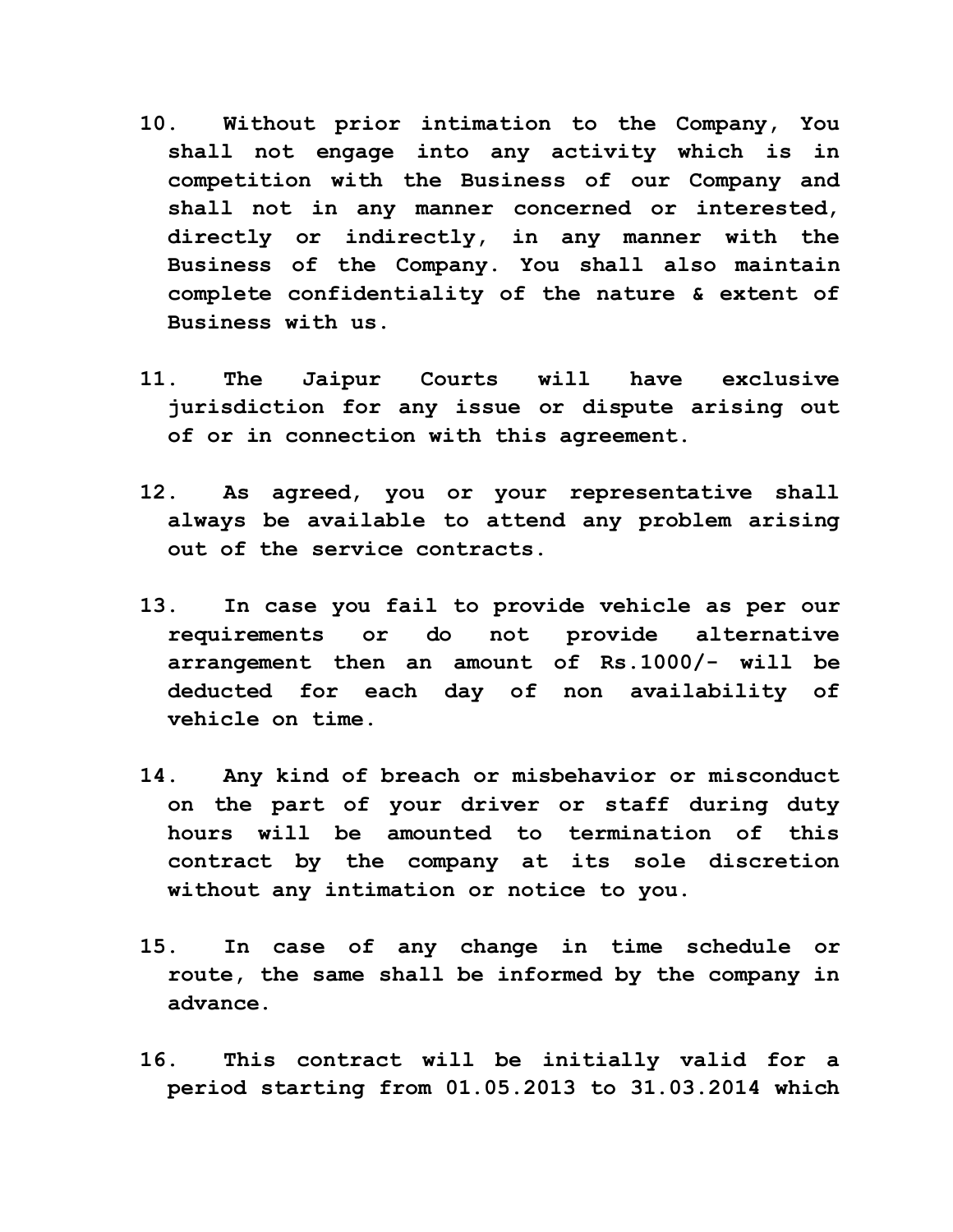**is likely to be extended further if you give satisfactory performance during this period subject to the discretion of the company.** 

- **17. This contract can be terminated on either side by giving one month's prior notice in writing.**
- **18. It is understood and agreed by you that you will not carry unauthorized person in the vehicle whether or not for any fare without seeking consent from the company.**
- **19. You are requested to submit a photocopy of the vehicle document such as ownership title, insurance papers and registration certificate to the company for authenticity and records.**
- **20. You will neither employ nor advocate the employment of child labour or forced labour during the period of this contract.**
- **21. In case of supply of any forged or fabricated Bill or incorrect/wrong information of any kind to the Company from your end during the period of this agreement, the company shall impose on you a fine of Rs. 500/- on each bill or piece of information supplied from your end at its discretion without any notice to you on the same.**
- **22. In case of any dispute, the decision of the Chief Operating Officer of Mahindra World City (Jaipur) Ltd. shall be final and binding on the parties.**